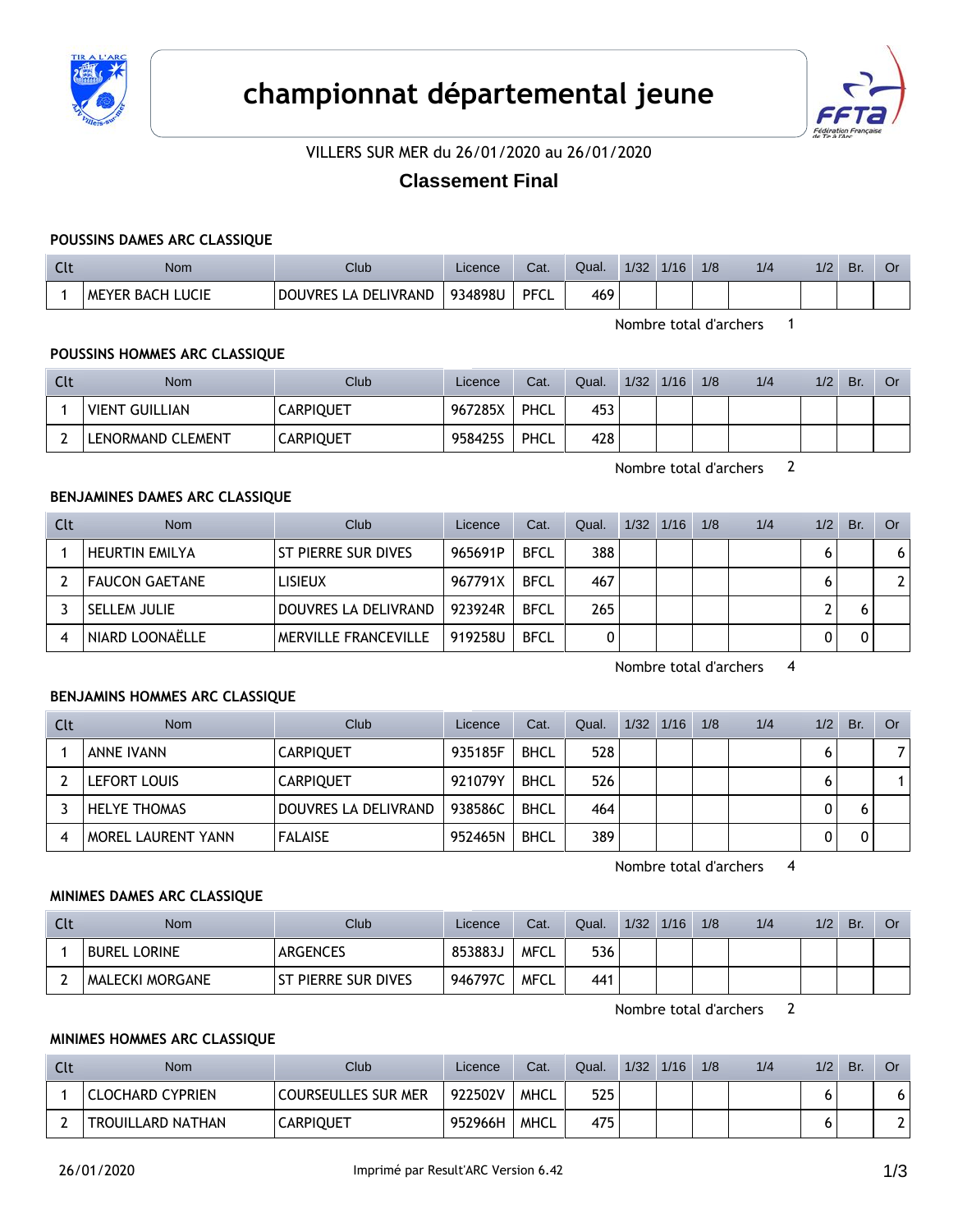| <b>VIRAY ALEXIS</b>   | <b>FALAISE</b>       | 974878A | MHCL        | 451 |  | 4 |  |
|-----------------------|----------------------|---------|-------------|-----|--|---|--|
| <b>BLIN SIMON</b>     | <b>CARPIQUET</b>     | 932988T | MHCL        | 452 |  |   |  |
| LALLIER ANTOINE       | <b>FALAISE</b>       | 963087J | <b>MHCL</b> | 433 |  |   |  |
| <b>HELAINE MARIUS</b> | DOUVRES LA DELIVRAND | 938589F | MHCL        | 385 |  |   |  |

Nombre total d'archers 6

### **CADETTES DAMES ARC CLASSIQUE**

| Clt | <b>Nom</b>            | Club                  | Licence | Cat.        | Qual. | $1/32$ $1/16$ | 1/8 | 1/4 | 1/2 | Br. | Or |
|-----|-----------------------|-----------------------|---------|-------------|-------|---------------|-----|-----|-----|-----|----|
|     | <b>GOBERON SARAH</b>  | <b>LISIEUX</b>        | 920602E | <b>CFCL</b> | 524   |               |     |     | 6   |     | 7  |
|     | LECOMTE AMELIA        | <b>ARGENCES</b>       | 952461J | <b>CFCL</b> | 501   |               |     |     | 6   |     | 1  |
|     | <b>BOUET INES</b>     | <b>CARPIQUET</b>      | 816645H | <b>CFCL</b> | 504   |               |     |     |     |     |    |
| 4   | <b>PAUTREL LAURE</b>  | <b>CARPIQUET</b>      | 869190X | <b>CFCL</b> | 451   |               |     |     |     |     |    |
|     | <b>REGNAULT MARIE</b> | <b>CARPIQUET</b>      | 980780R | <b>CFCL</b> | 406   |               |     |     |     |     |    |
| 6   | LEPAILLEUR AUDREY     | <b>THURY HARCOURT</b> | 828645B | <b>CFCL</b> | 391   |               |     |     |     |     |    |

Nombre total d'archers 6

### **CADETS HOMMES ARC CLASSIQUE**

| Clt | <b>Nom</b>               | Club                       | Licence | Cat.        | Qual. | 1/32 | 1/16 | 1/8 | 1/4 | 1/2 | Br. | Or             |
|-----|--------------------------|----------------------------|---------|-------------|-------|------|------|-----|-----|-----|-----|----------------|
|     | <b>BASLY RAPHAEL</b>     | <b>ARGENCES</b>            | 877675V | <b>CHCL</b> | 547   |      |      |     |     | 6   |     | 6 <sup>1</sup> |
|     | <b>MOISSERON NICOLAS</b> | <b>VIRE</b>                | 883144P | <b>CHCL</b> | 512   |      |      |     |     | 6   |     | 21             |
|     | LOISEAU HUGO             | <b>FONTENAY LE MARMION</b> | 929684B | <b>CHCL</b> | 475   |      |      |     |     |     |     |                |
| 4   | MAGNERON ARNAUD          | <b>CARPIQUET</b>           | 892318L | <b>CHCL</b> | 396   |      |      |     |     |     |     |                |
|     | PITTE ROBIN              | <b>FALAISE</b>             | 945759Z | <b>CHCL</b> | 366   |      |      |     |     |     |     |                |

Nombre total d'archers 5

#### **JUNIORS DAMES ARC CLASSIQUE**

| Cli | <b>Nom</b>          | Club             | Licence | Cat.        | Qual. | 1/32 | 1/16 | 1/8 | 1/4 | 1/2 | Br. | Or |
|-----|---------------------|------------------|---------|-------------|-------|------|------|-----|-----|-----|-----|----|
|     | <b>OSMONT ALICE</b> | <b>CARPIQUET</b> | 916818S | <b>JFCL</b> | 538   |      |      |     |     |     |     |    |
|     | <b>MARIE LUCILE</b> | <b>CARPIQUET</b> | 910631S | <b>JFCL</b> | 497   |      |      |     |     |     |     |    |

Nombre total d'archers 2

#### **JUNIORS HOMMES ARC CLASSIQUE**

| Clt | <b>Nom</b>          | Club             | Licence | Cat.        | Qual. | $1/32$ $1/16$ | 1/8 | 1/4 | 1/2 | Br. | Or             |
|-----|---------------------|------------------|---------|-------------|-------|---------------|-----|-----|-----|-----|----------------|
|     | POISSON JORIS       | <b>CARPIQUET</b> | 792883E | <b>JHCL</b> | 549   |               |     |     | 6   |     | 6 <sup>1</sup> |
|     | SIMON NICOLAS       | <b>CARPIQUET</b> | 865782T | <b>JHCL</b> | 552   |               |     |     | b   |     | 4              |
|     | <b>PALMIER PAUL</b> | <b>CARPIQUET</b> | 840439W | <b>JHCL</b> | 511   |               |     |     | 5   |     |                |
|     | MATHIEU MATTEO      | <b>LISIEUX</b>   | 919177F | <b>JHCL</b> | 506   |               |     |     | 0   |     |                |
|     | ROGER JULES         | <b>VIRE</b>      | 849202W | <b>JHCL</b> | 490   |               |     |     |     |     |                |

Nombre total d'archers 5

## **CADETTES DAMES ARC A POULIES**

| $\sim$<br><b>Contract Contract</b> | <b>Nom</b>                | Club          | Licence | Cat.                   | Qual.             | 1/32 | 1/16 | 1/8 | 1/4 | 10 <sup>o</sup><br>17 Z | Br. | OI |
|------------------------------------|---------------------------|---------------|---------|------------------------|-------------------|------|------|-----|-----|-------------------------|-----|----|
|                                    | . ROMANE<br><b>DELAYE</b> | <b>VERSON</b> | 920411X | <b>CECO</b><br>ĊĊ<br>◡ | 510<br><u>JIJ</u> |      |      |     |     |                         |     |    |